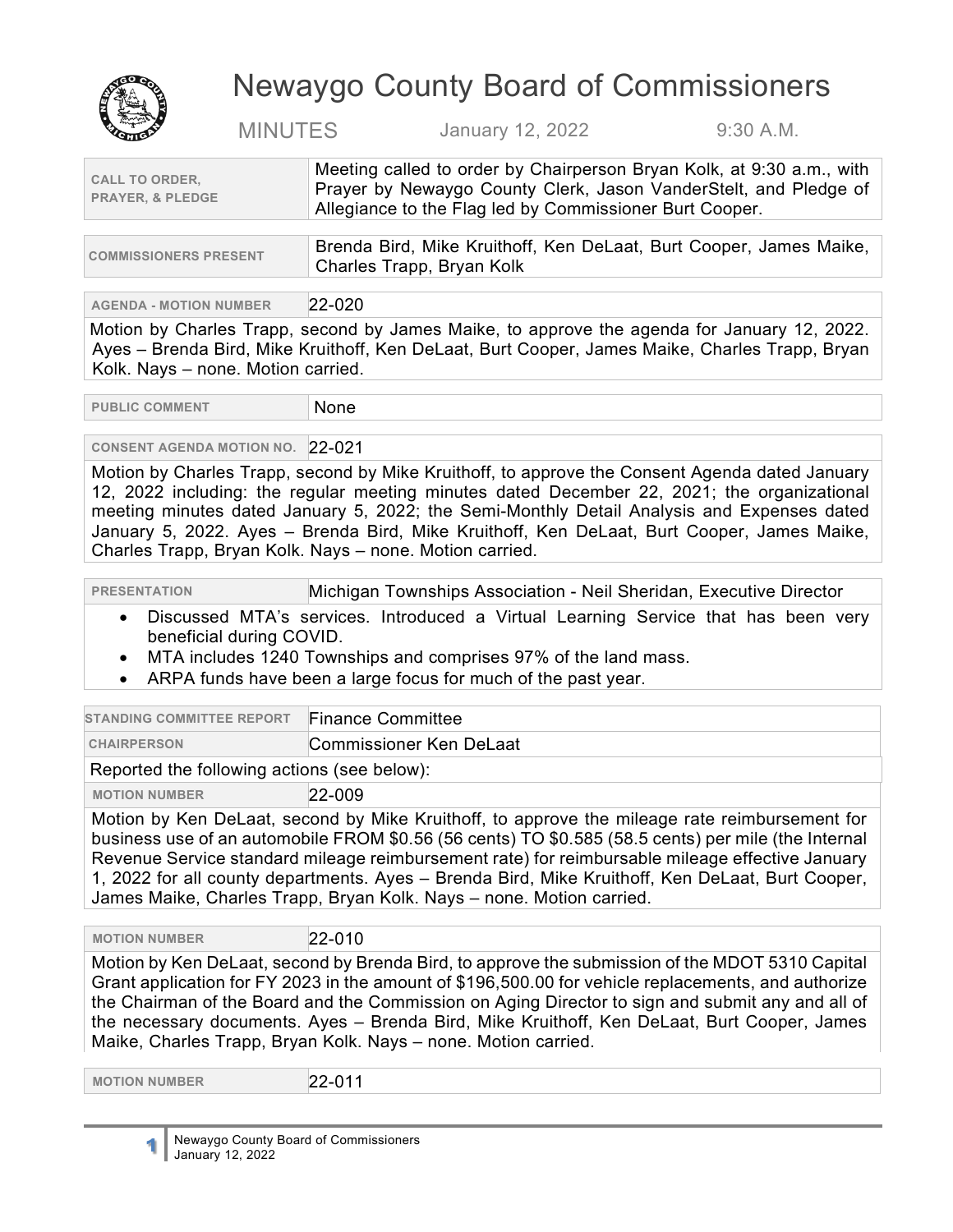Motion by Ken DeLaat, second by Mike Kruithoff, to approve the submission of the MDOT Specialized Services Grant application for FY 2023 in the amount of \$37,942.00, and authorize the Commission on Aging Director to submit all necessary documents electronically. Ayes – Brenda Bird, Mike Kruithoff, Ken DeLaat, Burt Cooper, James Maike, Charles Trapp, Bryan Kolk. Nays – none. Motion carried.

 **MOTION NUMBER** 22-012

Motion by Ken DeLaat, second by Charles Trapp, to accept the FY 2022 County Emergency Supplemental Funding (CESF) grant in the amount of \$14,650.00, and authorize the Trial Courts Director and Board of Commissioners Chair to submit any and all necessary documents. Ayes – Brenda Bird, Mike Kruithoff, Ken DeLaat, Burt Cooper, James Maike, Charles Trapp, Bryan Kolk. Nays – none. Motion carried.

| <b>MISC. COMMITTEE REPORT</b>                                                                                                      | <b>Commissioner James Maike</b>                                       |
|------------------------------------------------------------------------------------------------------------------------------------|-----------------------------------------------------------------------|
| Attended the Big Prairie Township meeting and they are working on adding a cell tower that<br>will be very beneficial to the area. |                                                                       |
|                                                                                                                                    | The DUD440 is planning an ebenging their meeting place for means ream |

• The DHD#10 is planning on changing their meeting place for more room.

| <b>MISC. COMMITTEE REPORT</b> | <b>Commissioner Bryan Kolk</b>                                                                                                                                                       |
|-------------------------------|--------------------------------------------------------------------------------------------------------------------------------------------------------------------------------------|
| properties.                   | The Newaygo County Conservation is lease holder on a few properties and they are working<br>with the DNR regarding seed harvest and asked if Newaygo County would have any available |

| <b>ADMINISTRATOR REPORT</b> | Christopher Wren, County Administrator |
|-----------------------------|----------------------------------------|
|                             | .                                      |

• The final rule regarding ARPA funds were made available last week and some rules have been lessened. Currently reading through the document and will have a presentation for the Executive Committee next week. Intent of funds are to "combat COVID".

| <b>DISCUSSION</b>                                                                                                                                                                                                                                                                                                                                                                                                                                                                                   | The State of Newaygo County's Emergency Medical Service (EMS)                                             |
|-----------------------------------------------------------------------------------------------------------------------------------------------------------------------------------------------------------------------------------------------------------------------------------------------------------------------------------------------------------------------------------------------------------------------------------------------------------------------------------------------------|-----------------------------------------------------------------------------------------------------------|
| Commissioner Cooper presented a slide presentation as a situational analysis for awareness,<br>$\bullet$<br>risk mitigation options, discussion and preliminary direction setting.<br>The purpose of the presentation is to brief all Commissioners on current EMS capabilities and<br>$\bullet$<br>performance in the County, discuss potential actions going forward, and to gain some initial<br>thought/direction for the Public Safety and Judicial Committee to consider for further actions. |                                                                                                           |
| <b>MOTION NUMBER</b>                                                                                                                                                                                                                                                                                                                                                                                                                                                                                | 22-022                                                                                                    |
| Motion by James Maike, second by Burt Cooper, to plan a special meeting with the full board and<br>other pertinent entities to further discuss improvement to Newaygo County Emergency Medical<br>Service. Ayes - Brenda Bird, Mike Kruithoff, Ken DeLaat, Burt Cooper, James Maike, Charles Trapp,<br>Bryan Kolk. Nays - none. Motion carried.                                                                                                                                                     |                                                                                                           |
| <b>PUBLIC COMMENT</b>                                                                                                                                                                                                                                                                                                                                                                                                                                                                               | Joseph Fox, COA Director                                                                                  |
| Handed out Coordinated Plan with MDOT for the Board to view as required.<br>$\bullet$                                                                                                                                                                                                                                                                                                                                                                                                               |                                                                                                           |
| <b>PUBLIC COMMENT</b><br>$\bullet$                                                                                                                                                                                                                                                                                                                                                                                                                                                                  | <b>Kelly Smith</b><br>Mr. Smith announced that he is running for the 101st District for Michigan House of |
| Representatives                                                                                                                                                                                                                                                                                                                                                                                                                                                                                     |                                                                                                           |
| <b>MISCELLANEOUS</b>                                                                                                                                                                                                                                                                                                                                                                                                                                                                                | None                                                                                                      |